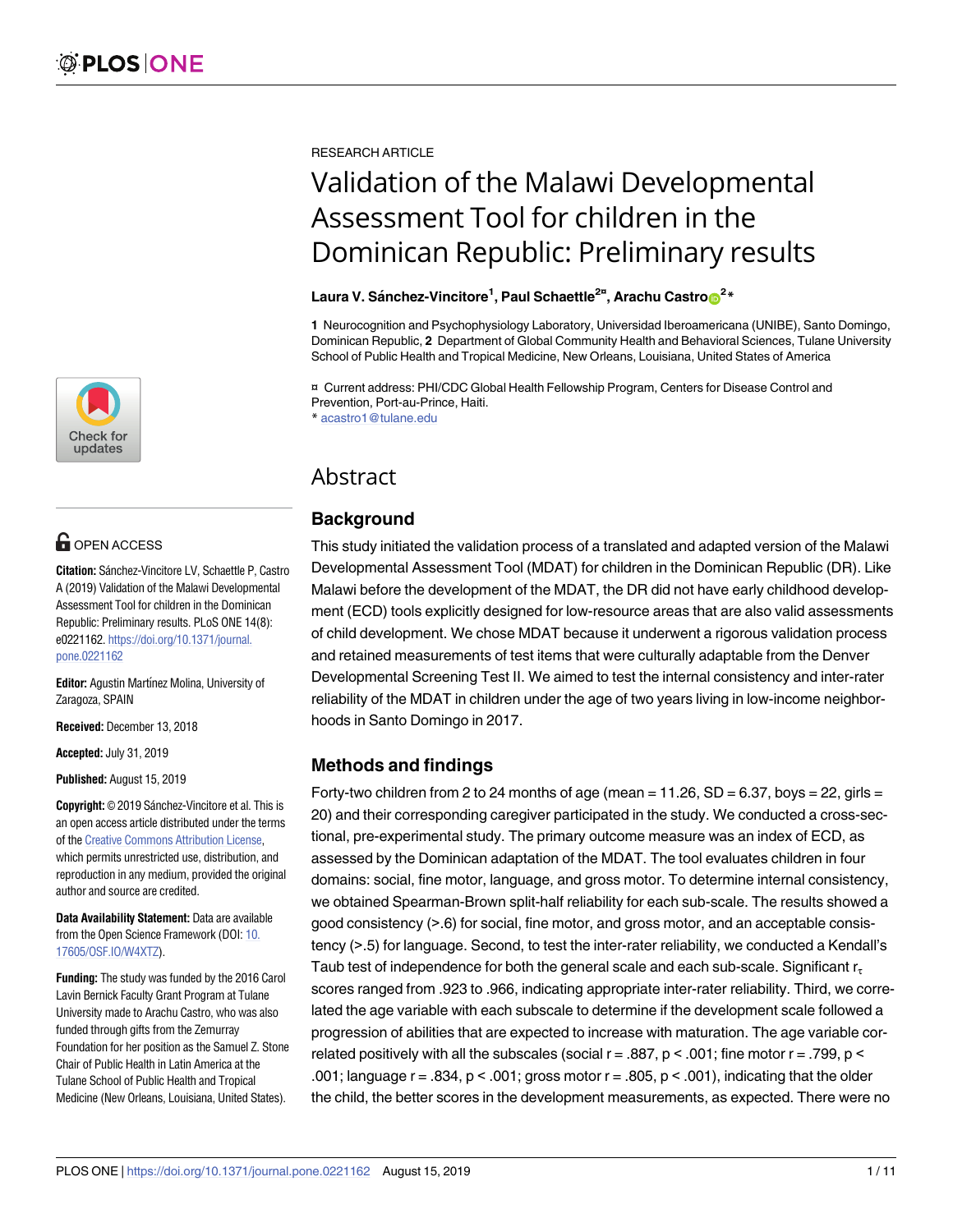<span id="page-1-0"></span>The funders had no role in the design of the study, collection, analysis, and interpretation of data nor in writing the manuscript.

**Competing interests:** The authors have declared that no competing interests exist.

adverse events. This study, however, has multiple limitations. We did not gather information about socioeconomic position, which is an important variable when assessing child development; however, all participants lived in a low-income neighborhood. Given that this is the first ECD tool specific to the Dominican Republic, norm-referenced scores for the Dominican population do not yet exist. This study sample size is insufficient to make inferences about the national population.

# **Conclusions**

This study represents the first attempt to obtain a valid tool to screen for development milestones in children living in poverty in the DR. More research is needed to refine the instrument. The availability of the tool will enable impact evaluations of ECD intervention programs and the development of evidence-based public policies in the DR.

# **Introduction**

Developmental assessment or screening tools provide a standardized method of assessing a child's neurological and musculoskeletal growth through the observation of the child's performance of age and culturally-specific activities [[1](#page-9-0)]. The child is observed performing a set of tasks associated with specific interrelated domains and evaluated based on direct structured observations of the expected behavior, caregiver reports, or unstructured observation from evaluators [[2](#page-9-0)]. As the assessment progresses, the child engages in activities of increasing difficulty [[2](#page-9-0)].

There are numerous benefits associated with the availability and use of developmental screening tools. At the individual level, these screening tools help determine if a child is on track in his or her development, identify interventions to compensate for any eventual delay, and implement early interventions that help improve their health and educational outcomes [\[3](#page-9-0)]. At the program level, developmental screening tools are used as baseline and outcome variables in impact evaluations to help determine a program's effectiveness [[4](#page-9-0)]. At the public policy level, the use of screening tools helps guide the development of evidence-based health and education policies [[5](#page-9-0)].

Several tools have been created to measure early childhood development (ECD) in a range of domains, standardized with large representative samples in places that have health data readily available, piloted, and validated. These data-backed assessments of the tools' ability to assist health professionals in the measurement of ECD make them appropriate resources for assessing different aspects of child development in those locations [[6](#page-9-0)]. Despite the availability of these tools and their translation into a variety of languages, they may not necessarily be adequate to measure ECD in cultural and socioeconomic contexts for which the instruments were not specifically created. For example, a study in Chile adapted the Bayley-III developmental tool and validated it with a sample of children from families of higher socioeconomic position, which was "representative of the private medical center where the study was conducted" [[7\]](#page-9-0). This shows that while the adapted screening tool was valid for that specific context, it was not necessarily applicable to participants of lower socioeconomic position regardless of their shared geographic location and language. For this reason, it is essential to ensure that development tools are designed with the input of participating communities and validated with a sample representative of the specific population in which it will be used.

Children's development depends on multiple factors, including childrearing practices that are culture-specific. Therefore, using development tools without validating them in the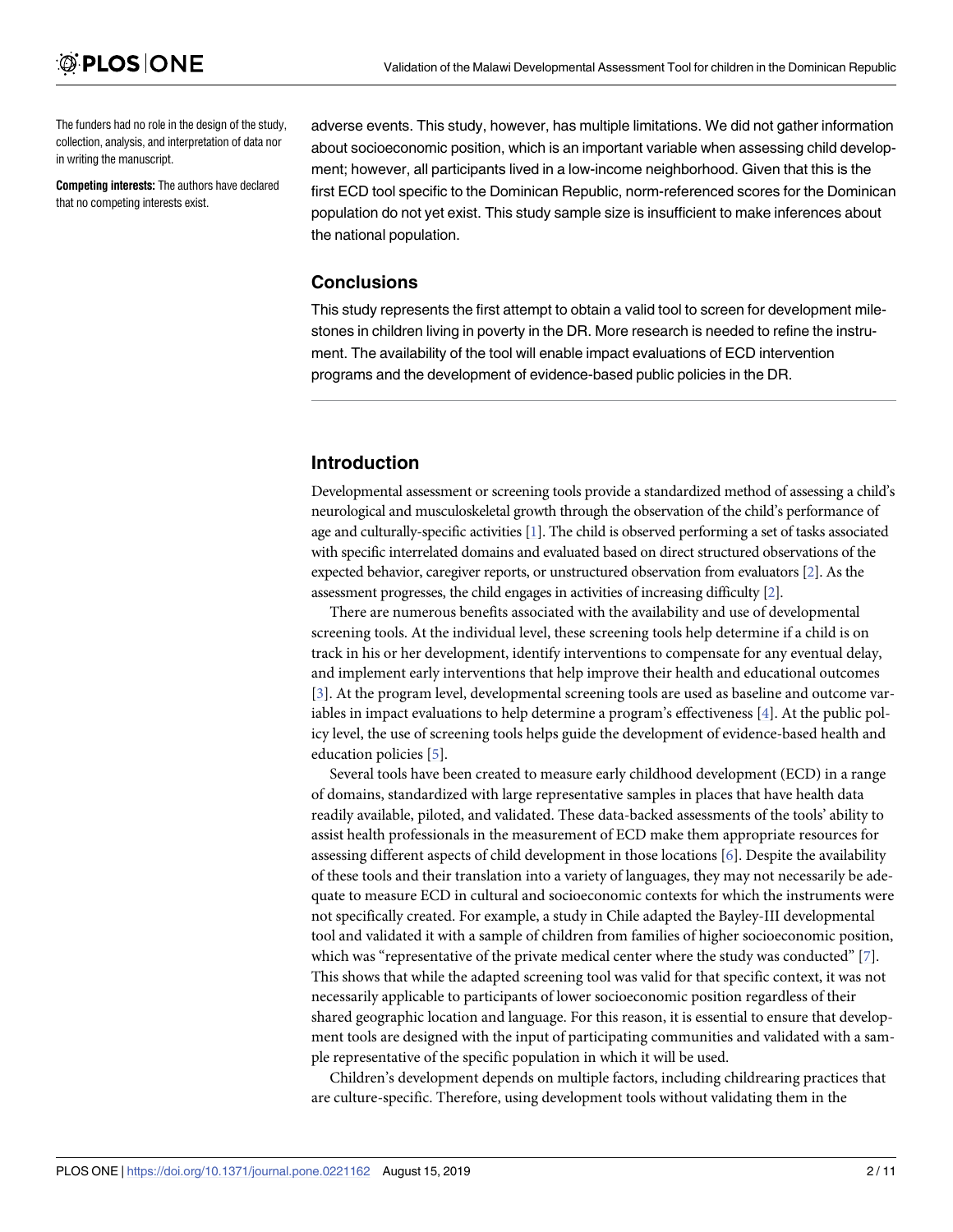<span id="page-2-0"></span>cultural and socioeconomic context where they will be used can lead to an under- or over-estimation of ECD [\[8](#page-9-0)]. Some experiences exist across the world of contextualized ECD screening tools for specific populations in India, Pakistan, and Zambia [[9](#page-9-0)], Malawi [\[10\]](#page-9-0), Sri Lanka [\[11\]](#page-9-0), Cambodia [\[12\]](#page-9-0), and Aboriginal Australia [[13](#page-9-0)]. These tools were designed and validated with as many culture-free items as deemed possible, but also with items that account for specific population characteristics of environments that are frequently not represented by the most commonly used developmental screening tools.

In addition to having a more culturally relevant measurement to assess ECD, it is necessary for these screening tools to be accessible for projects, programs, and research at the national level. The accessibility guarantees the constant use of the instrument and the standardization of ECD measurement across projects. Therefore, commercial ECD screening tools used to measure development or to screen for developmental delay in children are expensive and are used mostly in clinical settings [[14](#page-9-0)]. Tools that can help health professionals in these areas identify at-risk children for developmental delays and assess if they are developing according to their age need to be available at low or no cost to the provider to maximize their use [\[6](#page-9-0)].

The purpose of our study was to test an ECD tool that could be used in the Dominican Republic (DR) at the community level in a resource-poor setting and at no cost. The DR faces multiple challenges in educational attainment, as reflected by international educational reports, which show that Dominican students have the lowest scores from a subset of fifteen Latin American countries in reading, writing, and math in third and sixth grades [\[15\]](#page-10-0). An early literacy national study conducted in 2015 showed that second graders had still not acquired basic literacy skills [\[16](#page-10-0)], partly due to low oral comprehension—a skill that the education system implicitly assumes the child has acquired before entering formal educational settings [\[17\]](#page-10-0). On the other hand, no ECD testing tools have been developed specifically for the Dominican context, as the only ones that are used are available in private clinics, such as the Developmental Profile 3 [[18\]](#page-10-0) and the Denver Developmental Screening Test II (DDST-II) [\[19\]](#page-10-0).

In our study, we aimed to test the internal consistency and inter-rater reliability of the Dominican version of the Malawi Development Assessment Tool (MDAT) [\[10\]](#page-9-0) in a group of children under the age of two years in the Dominican Republic. The MDAT is an ECD screening tool that focuses on a continuum of skills from four different domains—gross motor, fine motor, language, and social—with the purpose of identifying children with severe disabilities. Like Malawi before the development of the MDAT, the Dominican Republic did not have ECD tools designed specifically for low-resource areas in the country that are also valid assessments of child development. After reviewing a variety of ECD screening tools, we chose the MDAT because it was developed for children ages 0 to 5 years, underwent a rigorous validation process informed by Malawian health workers and pediatricians, and retained measurements of test items that were culturally adaptable [[6](#page-9-0), [10](#page-9-0)] from the Denver Developmental Screening Test II (DDST-II) [\[19\]](#page-10-0)—which is one of the most used instruments to assess child development in a short amount of time and that can be used by "anyone who works well with children and meticulously follows directions for administration" [[6](#page-9-0)]. These qualities are ideal for use in low-resource environments where many children must be assessed quickly and highly-trained health care workers are not available.

#### **Methods and materials**

#### **Participants**

Forty-two children from 2 to 24 months of age (mean  $= 11.26$ , SD  $= 6.37$ , boys  $= 22$ , girls  $= 20$ ) and their corresponding caregiver—their mother in all the cases—participated in the study. We recruited study participants in Los Guandules and Guachupita, two areas belonging to the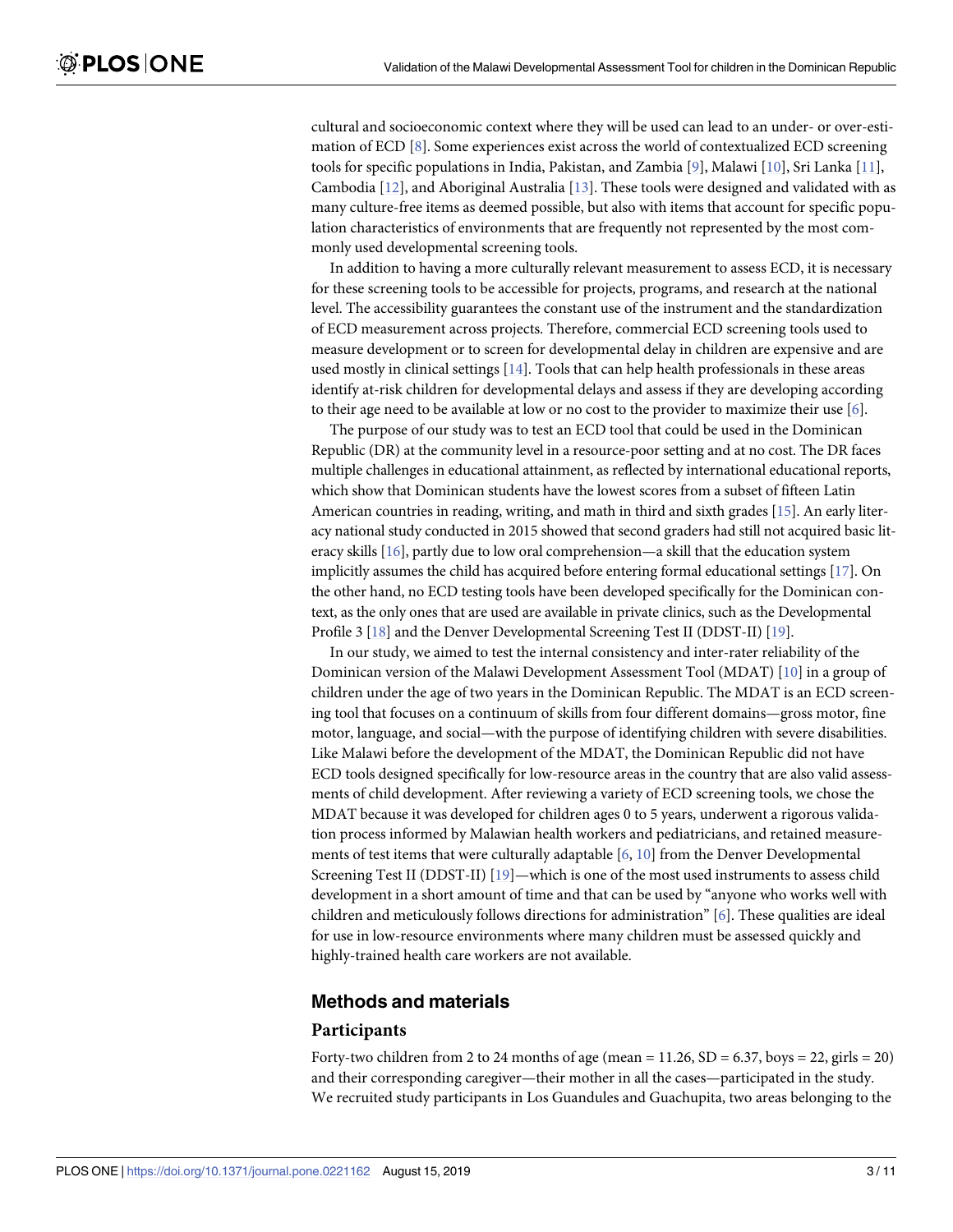<span id="page-3-0"></span>neighborhood of Domingo Savio in Santo Domingo, the capital city of the DR. According to the latest assessment of multidimensional poverty in Santo Domingo, conducted in 2012, Domingo Savio is the city neighborhood with the highest concentration of extreme poverty (22.7%) and one of the highest in moderate poverty (57.6%)—totaling 80.3% of the population living with multiple deprivations [[20](#page-10-0)].

Inclusion criteria for the study were being a child from 0 to 24 months of age with a parent or guardian aged 18 years or older who understood Spanish—regardless of whether their first language was Spanish or Haitian Kreyol. Since our goal was to determine the validity of a tool that measures typical ECD, we excluded children with diagnosed developmental disabilities.

Volunteers from the Pastoral Materno Infantil (PMI), a Jesuit organization that promotes maternal and child health among low-income families throughout the Dominican Republic through trained community mobilizers who live in the community, recruited participants via convenience sampling by a phone call from the pool of PMI beneficiaries. Once the community mobilizers had identified a group of participants interested in the study, they gathered them and brought them to the evaluation setting. The Institutional Review Boards from the Universidad Iberoamericana (UNIBE) in Santo Domingo and Tulane University approved the study. We obtained oral and written consent from the child's caregiver before data collection.

#### **Instruments**

**Sociodemographic interview.** The interview consisted of two parts to assess participants' background and their home environment: (a) information related to the child, including presence of low birthweight and prematurity, daycare attendance, access to stimulating materials such as books and toys, and interaction with other people such as singing, speaking, and storytelling; and (b) information about the primary caregiver, including level of education and the relationship with the child.

**Malawi development assessment tool–Dominican version.** At our request, the MDAT team provided us with materials to assist in our adaptation with thorough documentation of the process they underwent to create and validate the tool. We translated the MDAT into Spanish from English by first directly translating the MDAT and then reviewing this version with community volunteers from PMI. As part of the assessment of the translation, we adapted the tasks of the original MDAT to the Dominican context by accounting for different availability of materials and participants' familiarity with certain activities. We named this new version of the test *Tamizaje de Desarrollo Infantil Dominicano* (TDID) or Dominican Child Development Screening Tool. The appropriateness of the choice of words used and tasks involved in the TDID were informed by discussions with staff and volunteers from PMI.

The TDID consists of four subtests that assess development in four different domains: social, fine motor, language, and gross motor. Each subtest contains a list of 34 items of behaviors that progress in complexity, totaling 136 items. The child's age determines the starting point of each domain. We tested each item and recorded the result as "pass observed" if the evaluator observed the behavior, "pass reported" if the caregiver reported that the child performs the task, or "fail" when the task was neither observed by the evaluator nor reported by the caregiver as having been performed. We gave a score of 1 when the task was accomplished and a score of 0 when it was not. We administered the items sequentially and, when the child failed to complete six tasks in a row, the evaluator moved on to the next subtest.

#### **Procedure**

Data collection took place throughout eight days in February 2017 at Centro Bono´—another Jesuit center in the same sector of Santo Domingo. A group of nine evaluators conducted the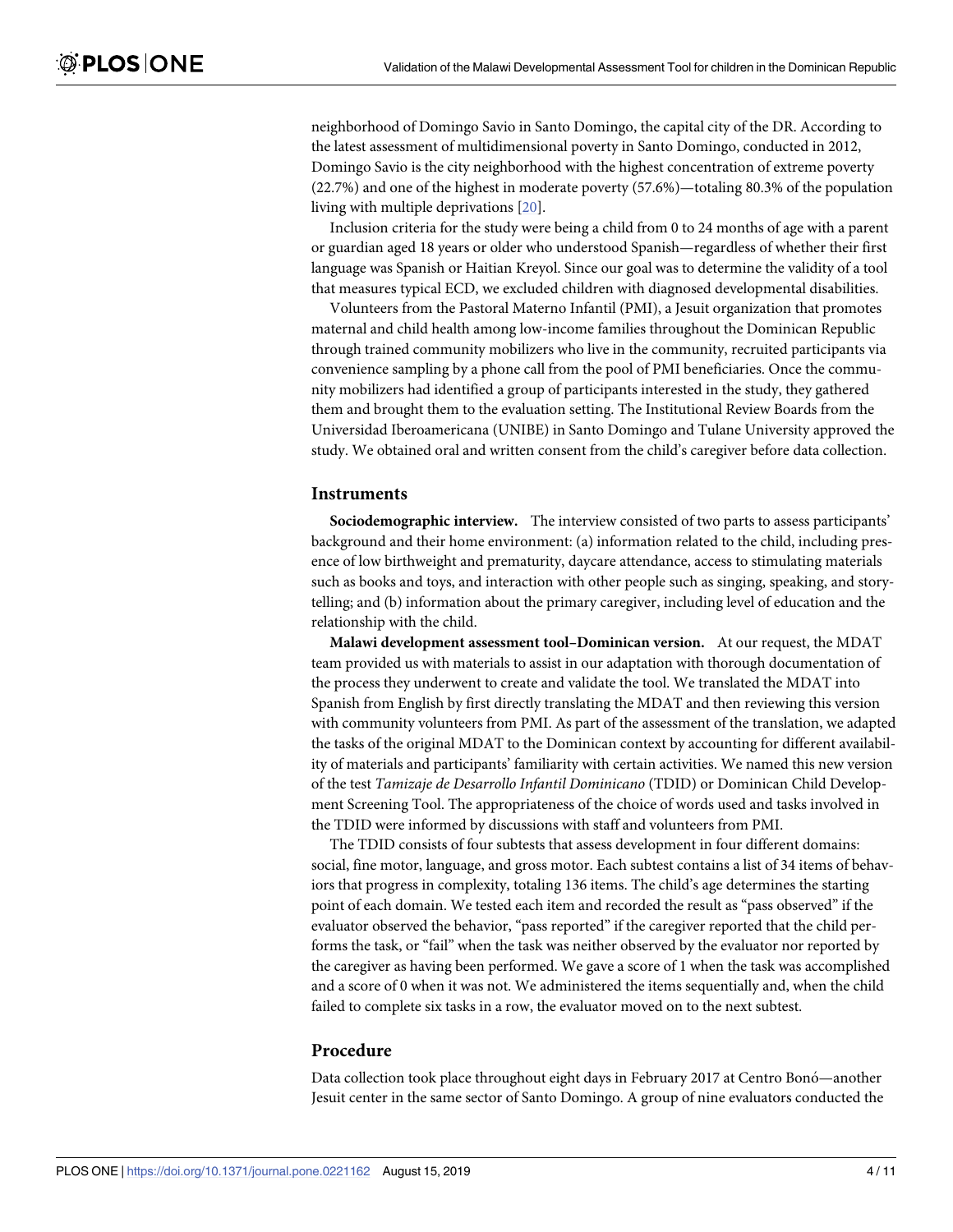<span id="page-4-0"></span>assessments in three separate rooms; two evaluators assessed each child and each of them provided their own set of scores. These evaluators were clinical psychology undergraduate students from UNIBE who had already completed research and ECD measurement courses. The local principal investigator (PI), a cognitive neuroscientist, provided them with a 4-hour training on the study protocol, participant protection, and childhood development, and supervised them when interacting with participants to ensure participant safety and study integrity.

First, the evaluators conducted the sociodemographic interview with each caregiver using a structured multiple-choice questionnaire that took approximately 10 minutes. Upon completion of the interview, the evaluators administered the TDID under the supervision of the local PI. Once the evaluators completed data collection, the data entry team, consisting of UNIBE undergraduate psychology students, inputted the data, which were reviewed by the local PI. By numerically adding the "pass" responses, each child received a score from 0 to 34 on a continuum for each subscale. We analyzed the scores for internal consistency and inter-rater reliability.

# **Results**

The codebook (S1 [File\)](#page-8-0), dataset in Excel (S2 [File](#page-8-0)), and dataset in SPSS (S3 [File\)](#page-8-0) are available in the supporting information section.

#### **Sociodemographic information**

The age of the 42 children who participated in the study ranged between 2 and 24 months, as shown in Table 1.

According to their caregivers, 23.8% of the children were born with low birth weight, and 16.7% were born prematurely. When asked who was regularly in charge of caring for their children, most reported that the main caregiver was the mother, followed by mother and father, and the mother and grandmother (see [Table](#page-5-0) 2). The results show that ten (23.8%) of the children's mothers had an elementary education level, 27 (64.3%) had secondary school education

**Table 1. Age and sex distribution of children participants, Santo Domingo, 2017.**

| Age (in months)             | Female           | $\bf Male$       |
|-----------------------------|------------------|------------------|
| $\sqrt{2}$                  | $\mathbf{0}$     | $\overline{2}$   |
| $\ensuremath{\mathfrak{Z}}$ | $\mathfrak{Z}$   | $\,1$            |
| $\bf{4}$                    | $\boldsymbol{0}$ | $\mathbf{1}$     |
| $\mathfrak s$               | $\,1$            | $\,1\,$          |
| 6                           | $\mathbf{1}$     | $\,1$            |
| $\boldsymbol{7}$            | $\mathbf{1}$     | $\mathbf{1}$     |
| $\,$ 8 $\,$                 | 3                | $\mathfrak{Z}$   |
| 9                           | $\mathbf{1}$     | $\sqrt{2}$       |
| $12\,$                      | $\,1$            | $\sqrt{2}$       |
| 14                          | $\mathbf{1}$     | $\boldsymbol{0}$ |
| $15\,$                      | $\mathbf{1}$     | $\boldsymbol{0}$ |
| $16\,$                      | $\overline{c}$   | $\mathfrak{Z}$   |
| $17\,$                      | $\mathbf{1}$     | $\sqrt{2}$       |
| $18\,$                      | $\,1$            | $\boldsymbol{0}$ |
| 19                          | $\boldsymbol{0}$ | $\sqrt{2}$       |
| $20\,$                      | $\mathbf{1}$     | $\boldsymbol{0}$ |
| $22\,$                      | $\mathbf{1}$     | $\boldsymbol{0}$ |
| 24                          | $\mathbf{1}$     | $\,1$            |
| Total                       | 20               | 22               |

<https://doi.org/10.1371/journal.pone.0221162.t001>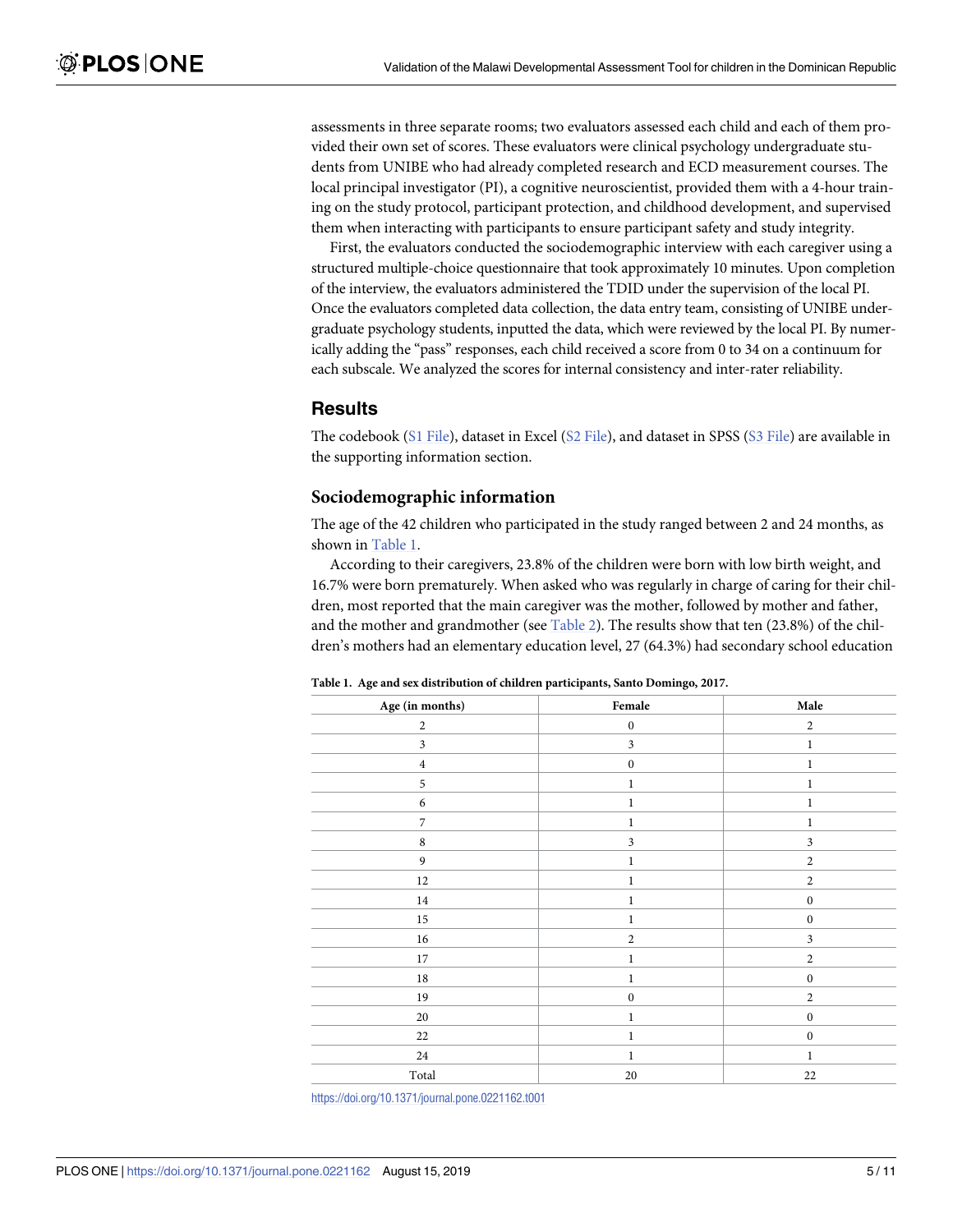| Primary caregiver      | N  | Frequency |        |
|------------------------|----|-----------|--------|
| Mother                 | 42 | 26        | 61.9%  |
| Mother and father      | 42 |           | 16.7%  |
| Mother and grandmother | 42 |           | 11.9%  |
| Grandmother            | 42 |           | 4.8%   |
| Sister                 | 42 |           | 2.4%   |
| Mother and other       | 42 |           | 2.4%   |
| Total                  | 42 | 42        | 100.0% |

<span id="page-5-0"></span>[Table](#page-4-0) 2. Frequency of primary caregiver in a sample of 42 children ages from 2 months to 2 years, Santo **Domingo, 2017.**

<https://doi.org/10.1371/journal.pone.0221162.t002>

level, and five (11.9%) attended college. Forty-one caregivers spoke Spanish as a first language, and one caregiver spoke Haitian Kreyol as a first language. Ten caregivers (23.8%) reported to have at least one book at home; six had one book and four households had two books. All the caregivers reported to have between one and 20 toys at home, with an average of 6.3 toys per home.

Table 3 depicts the home background analysis, which includes access to stimulating materials and stimulating activities. None of the children in our sample attended daycare, about a quarter of the children had stories read to them, about half were told stories, in more than a third their caregiver counted and named objects to them, most were taken for a walk, and all the caregivers played with the children.

#### **TDID psychometric properties**

First, we analyzed the TDID's internal consistency to determine the degree to which all parts of the test contribute to each measurement. We obtained Spearman-Brown split-half reliability for each sub-scale: social, gross motor, language, and fine motor. [Table](#page-6-0) 4 contains general descriptive statistics of each sub-scale, in addition to the Spearman-Brown coefficient. The Spearman-Brown coefficients indicate a good consistency (*>*.6) for social, fine motor, and gross motor, and an acceptable consistency (*>*.5) for language [\[21\]](#page-10-0).

Second, to test the inter-rater reliability to ensure that multiple observers would obtain similar scores, we conducted a Kendall's Taub test of independence for the general scale, as well as for each sub-scale. Scores obtained by the first evaluator were not independent from scores obtained by the second evaluator in any of the tests (social  $r<sub>\tau</sub> = 0.953$ ,  $p < 0.001$ ; fine motor *r*<sup>τ</sup> = 0.923, p *<* 0.001; language *r*<sup>τ</sup> = 0.966, p *<* 0.001; gross motor *r*<sup>τ</sup> = 0.977, p *<* 0.001; total  $r<sub>\tau</sub>$  = 0.954, p < 0.001). Our interpretation of these results is that the scale has appropriate interrater reliability.

| 2017.                                                    |    |           |       |  |  |
|----------------------------------------------------------|----|-----------|-------|--|--|
| <b>Activities</b>                                        | N  | Frequency | $\%$  |  |  |
| Children who attend daycare                              | 42 | 0         | 0.0   |  |  |
| Children whose caregivers read stories                   | 41 | 11        | 26.8  |  |  |
| Children whose caregivers tell stories                   | 41 | 20        | 48.8  |  |  |
| Children whose caregivers count and name objects to them | 42 | 36        | 85.7  |  |  |
| Children whose caregivers take them out for a walk       | 42 | 41        | 97.6  |  |  |
| Children whose caregivers play with them                 | 42 | 42        | 100.0 |  |  |

Table 3. Access to stimulating activities in a sample of 42 children ages from 2 months to 2 years, Santo Domingo, **2017.**

<https://doi.org/10.1371/journal.pone.0221162.t003>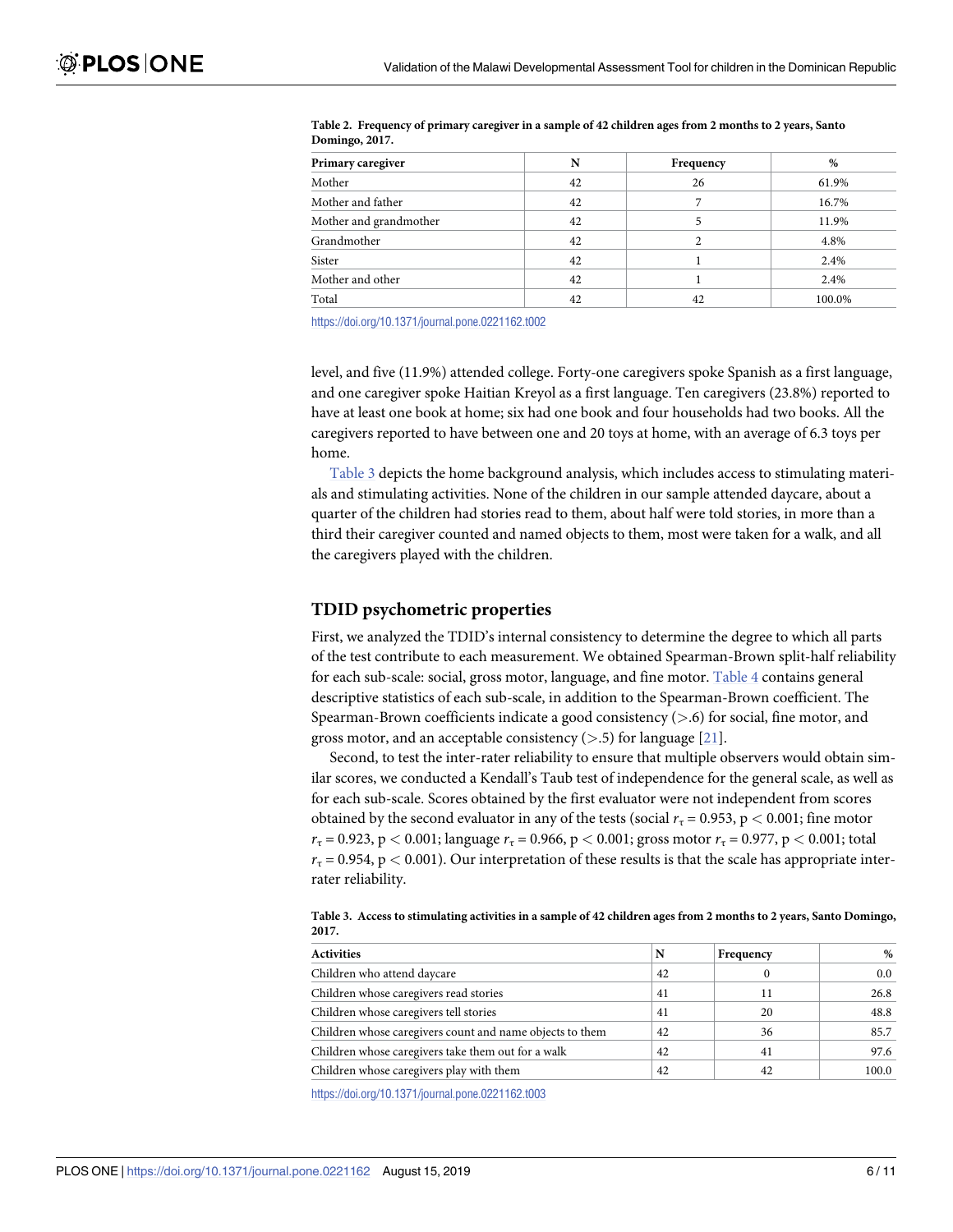| Sub-scale   | $\mathbf{r}$ | Minimum | Maximum       | Mean | <b>Standard Deviation</b> | Spearman-Brown |
|-------------|--------------|---------|---------------|------|---------------------------|----------------|
| Social      | 41           |         | 28            | 14.3 | 5.32                      | .719           |
| Fine motor  | 42           |         | 22            | 13.1 | 5.25                      | .691           |
| Language    | 42           |         | $\sim$<br>-43 | 10.0 | 4.20                      | .567           |
| Gross motor | 41           |         | רר            | 15.3 | 6.27                      | .656           |

<span id="page-6-0"></span>

|  | Table 4. Social, fine motor, language, and gross motor scales in 42 children ages from 2 months to 2 years, Santo Domingo, 2017. |  |  |
|--|----------------------------------------------------------------------------------------------------------------------------------|--|--|
|  |                                                                                                                                  |  |  |

<https://doi.org/10.1371/journal.pone.0221162.t004>

### **Correlations**

We correlated the age variable with each subscale to determine if the development scale followed a progression of abilities that are expected to increase with maturation. The age variable correlated positively with all the subscales (social r = .887, p *<* .001; fine motor r = .799, p *<* .001; language r = .834, p *<* .001; gross motor r = .805, p *<* .001), indicating that the older the child, the better scores in the development measurements, as expected. See Fig 1 for a visual representation.

# **Discussion**

The primary objective of this study was to determine the feasibility of using an adapted version of the MDAT in a community context in vulnerable areas of Santo Domingo, Dominican Republic. We evaluated children that were between 2 months and 2 years of age, since items in developmental scales in such early stages are less culture-dependent and, therefore, require



Fig 1. Age and developmental subscales correlation in 42 children ages from 2 months to 2 years, Santo Domingo, **2017.**

<https://doi.org/10.1371/journal.pone.0221162.g001>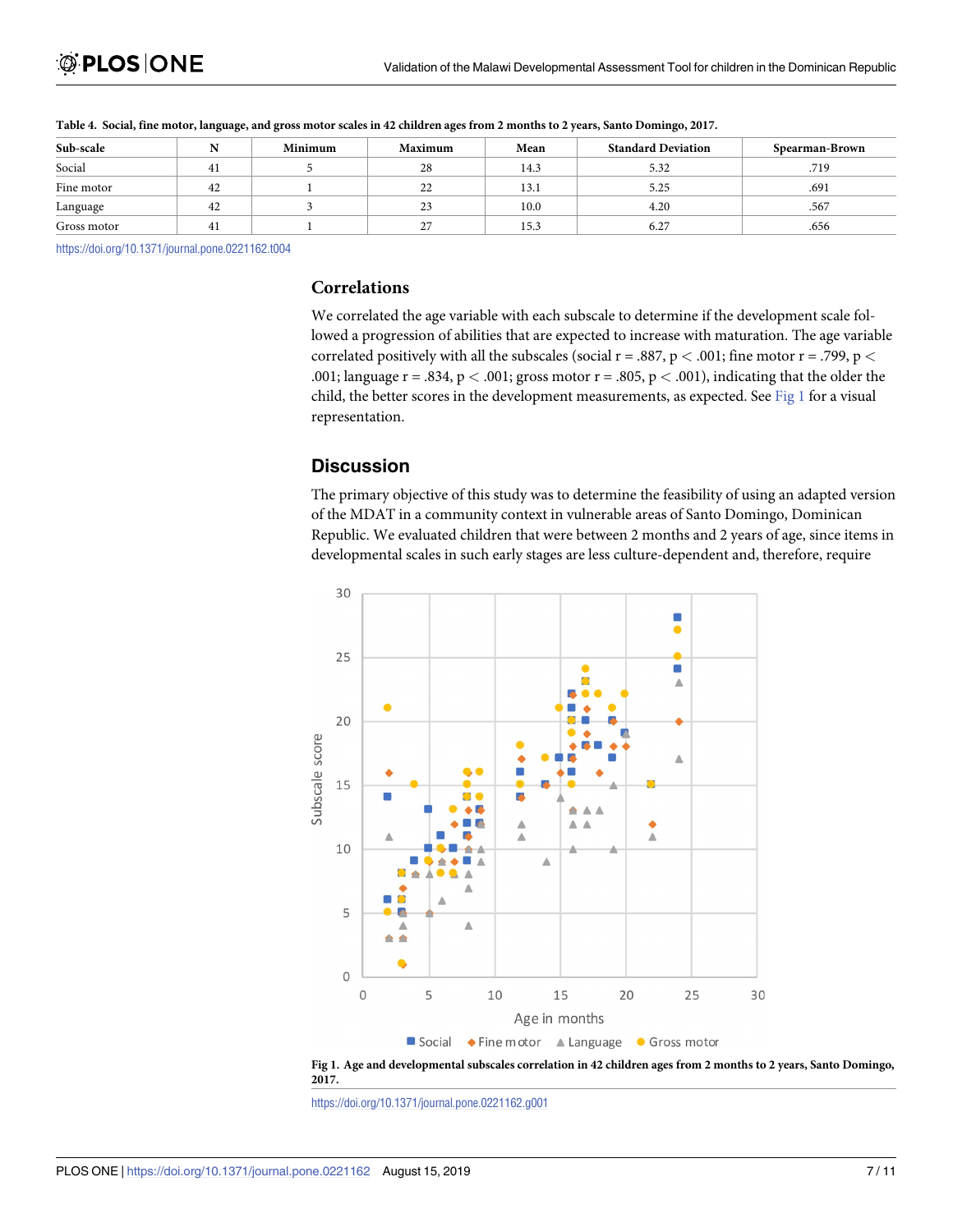<span id="page-7-0"></span>minimal adaptations. We obtained measurements of internal consistency of the instrument, as well as inter-rater reliability, while informally assessing the logistics and methodology of the study.

The instrument showed appropriate psychometric properties, including good internal consistency for three sub-scales and acceptable for the fourth, and good inter-rater reliability. This indicates a low probability of measurement errors from the design and content of the test itself. Good inter-rater reliability index indicates instrument stability across observers. By reducing error variance, threats to internal validity are reduced. As expected in any developmental scale that follows a path in child development, we confirmed a progression of scores as children were older.

In our study, we asked the question about low birthweight to the caregiver, which is the same question used in the 2014 Multiple Indicator Cluster Survey (MICS) [\[22\]](#page-10-0), and we found that 23.8% were born with low birthweight; we also asked the caregiver about prematurity, and we found that 16.7% of the children were born prematurely. According the 2014 MICS, among Dominican children whose mother has none or primary education, 21.9% are born below the average size and 15.7% are born with low birthweight; among those from the poorest quintile, 23.9% are born below the average size at birth and 17% are born with low birth weight. Although our finding of low birthweight is higher than the expected, it corresponds with those born below the average size for the Dominican context [\[22\]](#page-10-0).

All of the families in our study were low income and only 23.8% had books at home. According to the 2014 MICS, only 10% of Dominican households with children under the age of 5 years have three or more books at home, and among households with a child under the age of 2 years it decreases to 3.7%; among children whose mothers have none or primary education, it is 3% [[22\]](#page-10-0). In Santo Domingo, there is one public library with children's books. The library is not at walking distance from the study site and it requires tremendous efforts from caregivers to get there with their child, which means that it is not likely that they are reading books from the public library.

Regarding logistics, one of the main strengths of this study was the affiliation with the Pastoral Materno Infantil. We chose PMI because they have a history of engaging the community and providing services that enable them to access health services. By partnering with PMI, we respected the way in which the community engages the health system. The evaluation setting was a space that participants already knew and visited regularly, and the parents trusted the community mobilizers who invited them to participate in the study. It would be interesting to explore the possibility of training the community mobilizers in the application of the screening tool, increasing the benefit of this project to the community and making this a sustainable community-engaged project.

This study, however, has multiple limitations. While there was no language requirement for participation by either participants or their caregivers, we observed that the child of the one caregiver with more limited Spanish abilities did not perform as well as the other children. This could be because some questions were directly asked to parents, and if the parent did not understand the questions being asked, the child's score could be affected negatively. Even though this was not common in this pilot study, for additional studies in communities with immigrant populations, we recommend translating the materials and recruiting bilingual evaluators to ensure appropriate representation of minority groups of languages. Since we conducted the study, we have translated the tool to Haitian Kreyol for this purpose.

The present study did not gather information about socioeconomic position, which is an important variable when assessing child development. The community coordinator and community mobilizers recruited participants from two neighborhoods that include a large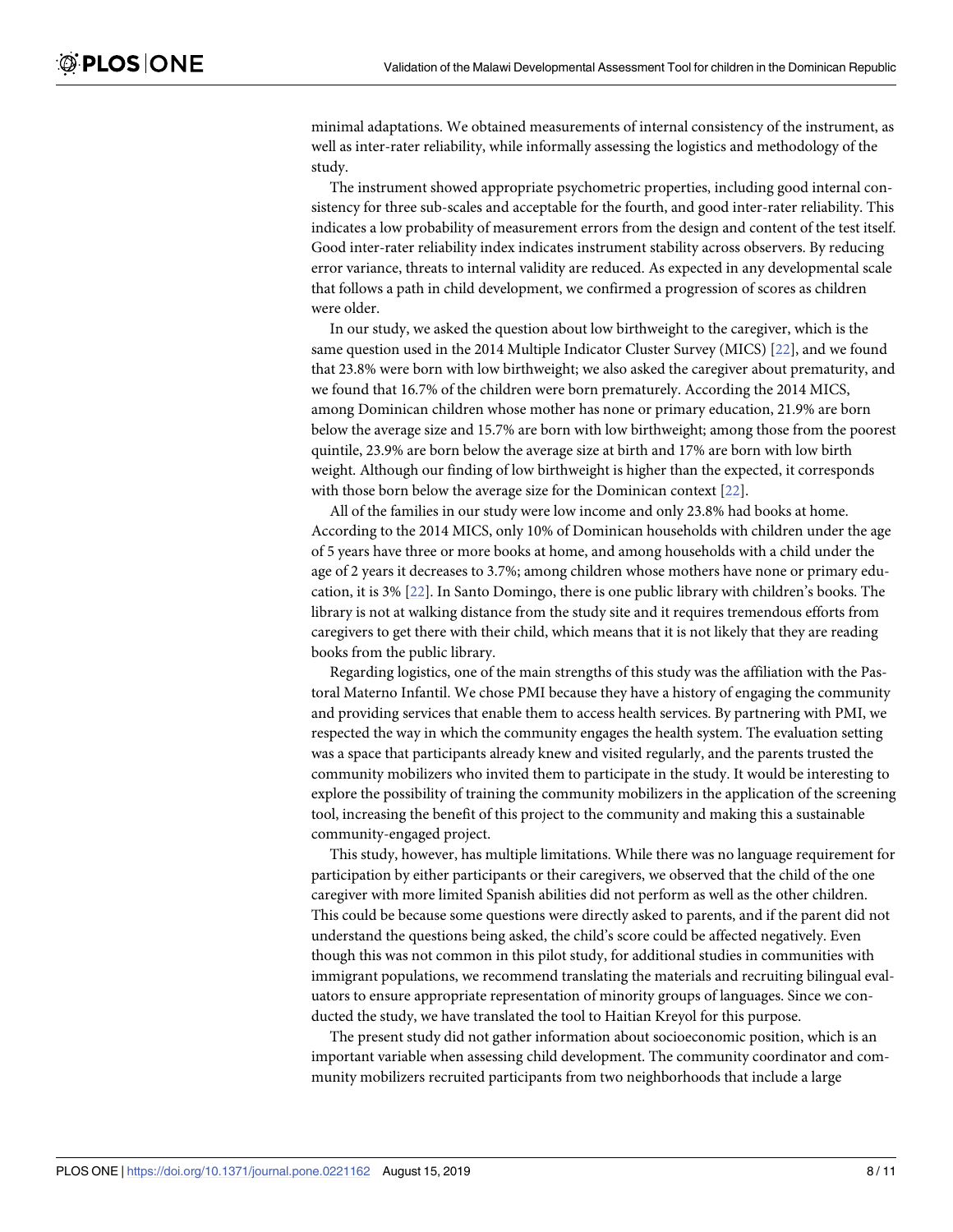<span id="page-8-0"></span>proportion of households under the local poverty line, but we did not take into account socioeconomic variability among the participants.

Given that the purpose of this study was to evaluate the feasibility of using TDID and determine its psychometrics properties, we chose a small sample size. Therefore, the data cannot be used to make inferences about the population of Dominican children. Because there are no available ECD tools specific to the Dominican Republic, there has been no developmental assessment on a national level. Therefore, we recommend the use of the TDID as an instrument to be used nation-wide to obtain norm-referenced scores for the Dominican population. The standardization of the scores would allow the use of the TDID for clinical and monitoring purposes at the community and national level. However, although developmental screening tools have the potential to infer about general development milestones, and probably detect children with significant impairments that require further testing, the use of screening tools may not be able to identify subtle developmental delays [[2\]](#page-9-0).

This study represents the first attempt to obtain a valid tool to screen for development milestones in children living in poverty in the Dominican Republic. More research is needed to refine the instrument, to have an available tool that is reliable and accessible to be used by health workers, and that could be used in future studies on factors that affect or enhance early childhood development. The availability of the tool will enable impact evaluations of early child development intervention programs and the development of evidence-based public policies on early childhood development in the Dominican Republic.

# **Supporting information**

**S1 [File.](http://www.plosone.org/article/fetchSingleRepresentation.action?uri=info:doi/10.1371/journal.pone.0221162.s001) Codebook.** (PDF) **S2 [File.](http://www.plosone.org/article/fetchSingleRepresentation.action?uri=info:doi/10.1371/journal.pone.0221162.s002) Dataset in Excel.** (XLSX)

**S3 [File.](http://www.plosone.org/article/fetchSingleRepresentation.action?uri=info:doi/10.1371/journal.pone.0221162.s003) Dataset in SPSS.** (SAV)

# **Acknowledgments**

We thank José Navarro and Altagracia Serrata from Pastoral Materno Infantil and Pablo Mella from Centro Bonó for facilitating the study. Special thanks to the evaluators, all of them students from the Neurocognition and Psychophysiology track at UNIBE: Analía Henríquez, Enmanuel Goico, Julia Tejeda, Ivanova Veras, Lorraine Ruiz, Aimée Castillo, Leslie Joaquín, Mélody Arias, and Maite Mejía, as well as to Patricia González, who contributed to data entering. Finally, we are thankful to Melissa Gladstone from the University of Liverpool, who shared the MDAT instrument and provided the MDAT training manual.

#### **Author Contributions**

**Conceptualization:** Laura V. Sánchez-Vincitore, Paul Schaettle, Arachu Castro.

**Data curation:** Laura V. Sánchez-Vincitore.

Formal analysis: Laura V. Sánchez-Vincitore, Paul Schaettle, Arachu Castro.

**Funding acquisition:** Arachu Castro.

Investigation: Laura V. Sánchez-Vincitore, Paul Schaettle, Arachu Castro.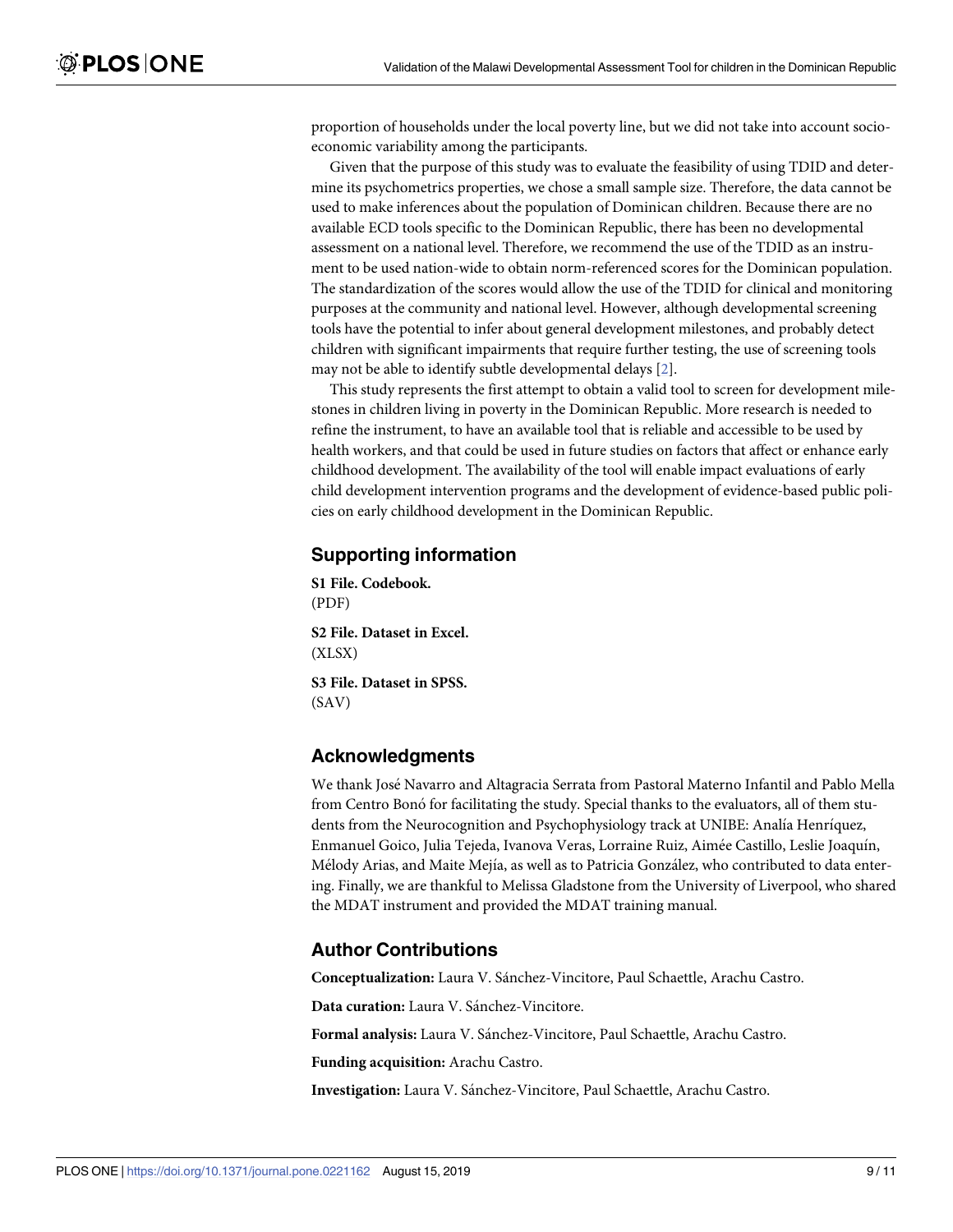<span id="page-9-0"></span>Methodology: Laura V. Sánchez-Vincitore, Arachu Castro.

**Project administration:** Laura V. Sánchez-Vincitore.

**Supervision:** Laura V. Sánchez-Vincitore.

**Validation:** Laura V. Sánchez-Vincitore.

**Visualization:** Laura V. Sánchez-Vincitore.

**Writing – original draft:** Laura V. Sa´nchez-Vincitore, Paul Schaettle, Arachu Castro.

**Writing – review & editing:** Laura V. Sa´nchez-Vincitore, Paul Schaettle, Arachu Castro.

#### **References**

- **[1](#page-1-0).** Miller PJ, Goodnow JJ. Cultural practices: Toward an integration of culture and development. New Directions for Child and Adolescent Development. 1995; 67:5–6.
- **[2](#page-1-0).** Sabanathan S, Wills B, Gladstone M. Child development assessment tools in low-income and middleincome countries: how can we use them more appropriately? Arch Dis Child. 2015; 100(5):482–8. doi: [10.1136/archdischild-2014-308114](https://doi.org/10.1136/archdischild-2014-308114). PMID: [25825411](http://www.ncbi.nlm.nih.gov/pubmed/25825411); PubMed Central PMCID: PMC4413834.
- **[3](#page-1-0).** Rice CE, Naarden Braun KV, Kogan MD, Smith C, Kavanagh L, Strickland B, et al. Screening for developmental delays among young children—National Survey of Children's Health, United States, 2007. MMWR Suppl. 2014; 63(2):27–35. PMID: [25208255](http://www.ncbi.nlm.nih.gov/pubmed/25208255).
- **[4](#page-1-0).** Snow CE, Van Hemel SB, editors. Early Childhood Assessment: Why, What, and How. Washington, DC: The National Academy Press; 2008.
- **[5](#page-1-0).** Wuermli AJ, Tubbs CC, Petersen AC, Aber JL. Children and youth in low- and middle-income countries: Toward an integrated developmental intervention science. Child Development Perspectives. 2015; 9 (1):61–6. <https://doi.org/10.1111/cdep.12108>
- **[6](#page-1-0).** Fernald L, Kariger P, Engle P, Raikes A. Examining early child development in low-income countries: A Toolkit for the Assessment of Children in the First Five Years of Life. Washington, DC: World Bank; 2009.
- **[7](#page-1-0).** Schonhaut L, Armijo I, Schonstedt M, Alvarez J, Cordero M. Validity of the ages and stages questionnaires in term and preterm infants. Pediatrics. 2013; 131(5):e1468–74. doi: [10.1542/peds.2012-3313](https://doi.org/10.1542/peds.2012-3313). PMID: [23629619](http://www.ncbi.nlm.nih.gov/pubmed/23629619).
- **[8](#page-2-0).** Mendonça B, Sargent B, Fetters L. Cross-cultural validity of standardized motor development screening and assessment tools: a systematic review. Dev Med Child Neurol. 2016; 58(12):1213–22. doi: [10.](https://doi.org/10.1111/dmcn.13263) [1111/dmcn.13263](https://doi.org/10.1111/dmcn.13263). PMID: [27699768](http://www.ncbi.nlm.nih.gov/pubmed/27699768).
- **[9](#page-2-0).** Biasini FJ, De Jong D, Ryan S, Thorsten V, Bann C, Bellad R, et al. Development of a 12 month screener based on items from the Bayley II Scales of Infant Development for use in Low Middle Income countries. Early Hum Dev. 2015; 91(4):253–8. doi: [10.1016/j.earlhumdev.2015.02.001](https://doi.org/10.1016/j.earlhumdev.2015.02.001). PMID: [25734979](http://www.ncbi.nlm.nih.gov/pubmed/25734979); PubMed Central PMCID: PMC4381992.
- **[10](#page-2-0).** Gladstone M, Lancaster GA, Umar E, Nyirenda M, Kayira E, van den Broek NR, et al. The Malawi Developmental Assessment Tool (MDAT): the creation, validation, and reliability of a tool to assess child development in rural African settings. PLoS Med. 2010; 7(5):e1000273. doi: [10.1371/journal.](https://doi.org/10.1371/journal.pmed.1000273) [pmed.1000273.](https://doi.org/10.1371/journal.pmed.1000273) PMID: [20520849;](http://www.ncbi.nlm.nih.gov/pubmed/20520849) PubMed Central PMCID: PMC2876049.
- **[11](#page-2-0).** Lokuketagoda BU, Thalagala N, Fonseka P, Tran T. Early Development Standards for Children Aged 2 to 12 Months in a Low-Income Setting. SAGE Open. 2016; 6(4). [https://doi.org/10.1177/](https://doi.org/10.1177/2158244016679211) [2158244016679211](https://doi.org/10.1177/2158244016679211)
- **[12](#page-2-0).** Ngoun C, Stoey LS, van't Ende K, Kumar V. Creating a Cambodia-specific developmental milestone screening tool—a pilot study. Early Hum Dev. 2012; 88(6):379–85. doi: [10.1016/j.earlhumdev.2011.09.](https://doi.org/10.1016/j.earlhumdev.2011.09.014) [014.](https://doi.org/10.1016/j.earlhumdev.2011.09.014) PMID: [22018578](http://www.ncbi.nlm.nih.gov/pubmed/22018578).
- **[13](#page-2-0).** Simpson S, D'Aprano A, Tayler C, Toon Khoo S, Highfold R. Validation of a culturally adapted developmental screening tool for Australian Aboriginal children: Early findings and next steps. Early Hum Dev. 2016; 103:91–5. doi: [10.1016/j.earlhumdev.2016.08.005](https://doi.org/10.1016/j.earlhumdev.2016.08.005). PMID: [27544061](http://www.ncbi.nlm.nih.gov/pubmed/27544061).
- **[14](#page-2-0).** Ringwalt S. Developmental Screening and Assessment Instruments with an Emphasis on Social and Emotional Development for Young Children Ages Birth through Five. Chapel Hill: The University of North Carolina, FPG Child Development Institute, National Early Childhood Technical Assistance Center; 2008.